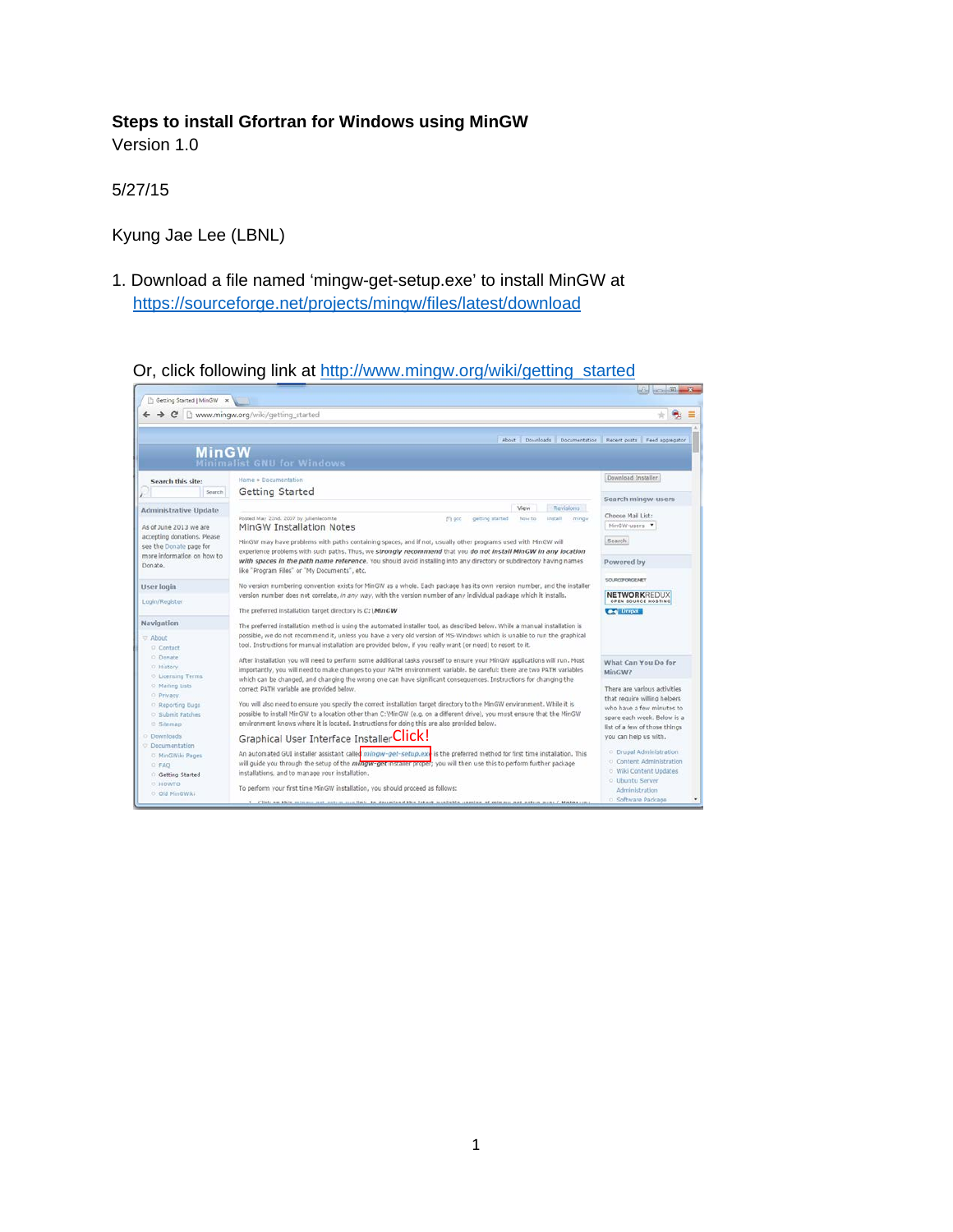- 2. Execute the downloaded file 'mingw-get-setup.exe.'
	- (1) Double click the following executable file.

mingw-get-setup

(2) MinGW Installation Manager Setup Tool should pop up. Click 'Install' button.

| MinGW Installation Manager Setup Tool                                                                                                                                                                                                                                                                                |
|----------------------------------------------------------------------------------------------------------------------------------------------------------------------------------------------------------------------------------------------------------------------------------------------------------------------|
| mingw-get version 0.6.2-beta-20131004-1                                                                                                                                                                                                                                                                              |
|                                                                                                                                                                                                                                                                                                                      |
| Written by Keith Marshall                                                                                                                                                                                                                                                                                            |
| Copyright @ 2009-2013, MinGW.org Project                                                                                                                                                                                                                                                                             |
| http://mingw.org                                                                                                                                                                                                                                                                                                     |
| This is free software; see the product documentation or source code, for copying and<br>redistribution conditions. There is NO WARRANTY; not even an implied WARRANTY OF<br>MERCHANTABILITY, nor of FITNESS FOR ANY PARTICULAR PURPOSE.                                                                              |
| This tool will quide you through the first time setup of the MinGW Installation Manager<br>software (mingw-get) on your computer; additionally, it will offer you the opportunity to<br>install some other common components of the MinGW software distribution.                                                     |
| After first time setup has been completed, you should invoke the MinGW Installation<br>Manager directly, (either the CLI mingw-get.exe variant, or its GUI counterpart,<br>according to your preference), when you wish to add or to remove components, or to<br>upgrade your MinGW software installation.<br>Click! |
| View Licence<br>Cancel<br>Install                                                                                                                                                                                                                                                                                    |

## (3) Specify installation preferences

|                               |                                                                                                                                                          | mingw-get version 0.6.2-beta-20131004-1  |       |                                                                                     |
|-------------------------------|----------------------------------------------------------------------------------------------------------------------------------------------------------|------------------------------------------|-------|-------------------------------------------------------------------------------------|
|                               |                                                                                                                                                          |                                          |       |                                                                                     |
|                               |                                                                                                                                                          | Step 1: Specify Installation Preferences |       |                                                                                     |
| <b>Installation Directory</b> |                                                                                                                                                          |                                          |       |                                                                                     |
| C:\MinGW                      |                                                                                                                                                          |                                          |       | Change                                                                              |
|                               | includes white space within the absolute representation of its path name.                                                                                |                                          |       | If you elect to change this, you are advised to avoid any choice of directory which |
| <b>User Interface Options</b> | is always supported; the alternative only if you choose the following option to<br>$\blacksquare$ also install support for the graphical user interface. |                                          |       | Both command line and graphical options are available. The command line interface   |
|                               | $\bullet$ just for me (the current user), or $\circ$ for all users $^*$<br>in the start menu, and/or $\ldots$ $\blacksquare$ on the desktop.             |                                          |       | Program shortcuts for launching the graphical user interface should be installed    |
|                               | selection of this option requires administrative privilege.                                                                                              |                                          |       |                                                                                     |
|                               |                                                                                                                                                          |                                          | lick! |                                                                                     |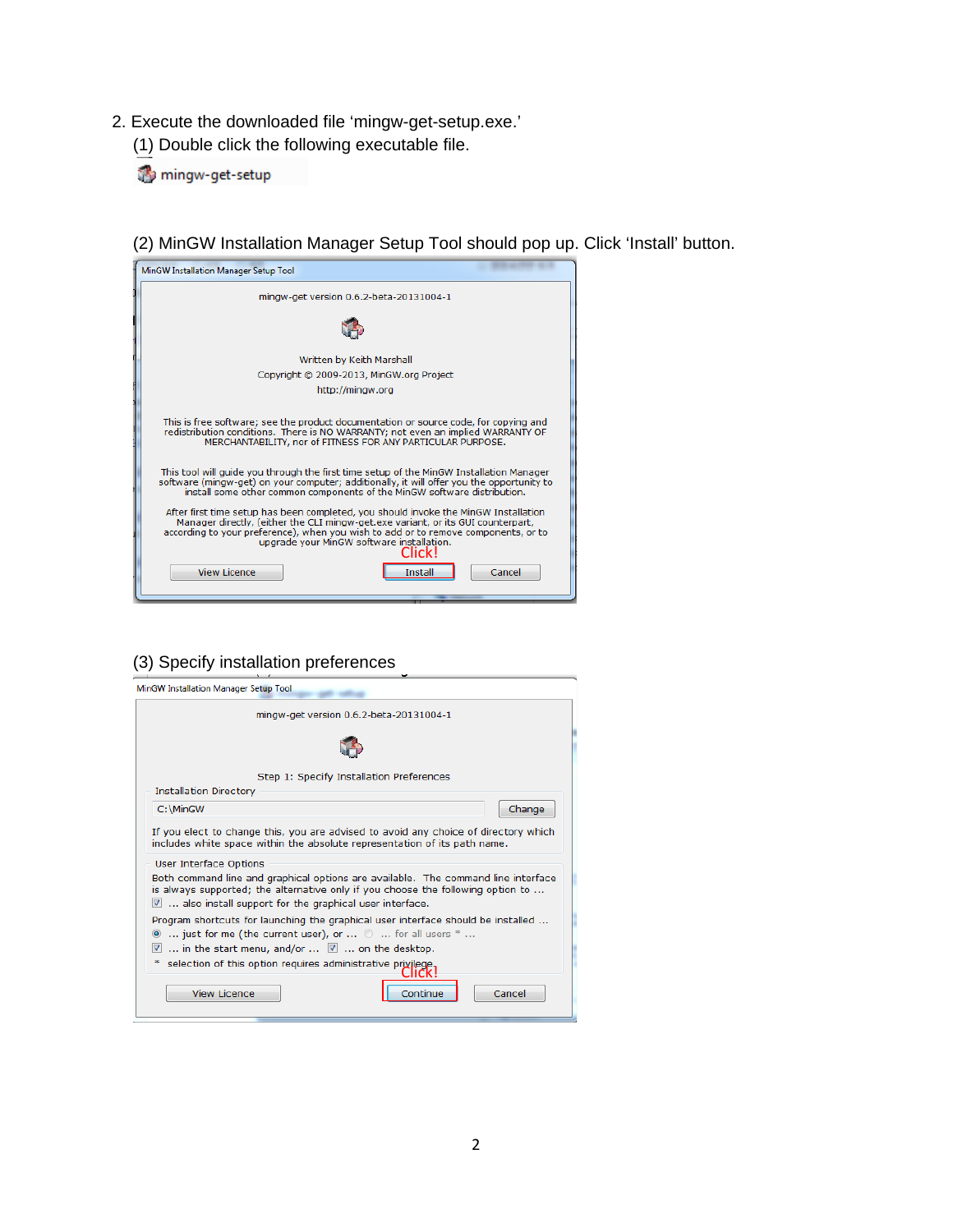## (4) Continue when installation is completed.

| MinGW Installation Manager Setup Tool |                                                                                |
|---------------------------------------|--------------------------------------------------------------------------------|
|                                       | mingw-get version 0.6.2-beta-20131004-1                                        |
|                                       |                                                                                |
|                                       | Step 2: Download and Set Up MinGW Installation Manager                         |
| <b>Download Progress</b>              |                                                                                |
|                                       | Catalogue update completed; please check 'Details' pane for errors.            |
|                                       |                                                                                |
| Processed 109                         | of<br>109 items<br>100 %                                                       |
|                                       |                                                                                |
|                                       |                                                                                |
|                                       |                                                                                |
|                                       |                                                                                |
| <b>Details</b>                        |                                                                                |
|                                       |                                                                                |
| 131004-1-xml.tar.xz                   | mingw-get: *** INFO *** setup: unpacking mingw-get-setup-0.6.2-mingw32-beta-20 |
|                                       | mingw-get: *** INFO *** setup: updating installation database                  |
|                                       | mingw-get: *** INFO *** setup: register mingw-get-0.6.2-mingw32-beta-20131004- |
| $1-b\bar{1}n$ . tar. xz               | mingw-get: *** INFO *** setup: register mingw-get-0.6.2-mingw32-beta-20131004- |
| $1$ -qui.tar. $xz$                    |                                                                                |
|                                       | mingw-get: *** INFO *** setup: register mingw-get-0.6.2-mingw32-beta-20131004- |
| $1 - 1$ ic.tar.xz                     | mingw-get: *** INFO *** setup: installation database updated                   |
|                                       |                                                                                |
|                                       | Clickl                                                                         |
|                                       |                                                                                |
| <b>View Licence</b>                   | Continue<br>Ouit                                                               |

# (5) MinGW installation manager will pop up.

| MinGW Installation Manager    |                                                                    |     |                         |                                       |                                                  |      |
|-------------------------------|--------------------------------------------------------------------|-----|-------------------------|---------------------------------------|--------------------------------------------------|------|
| Installation Package Settings |                                                                    |     |                         |                                       |                                                  | Help |
| <b>Basic Setup</b>            | Package                                                            |     | Class Installed Version | <b>Repository Version Description</b> |                                                  |      |
| All Packages                  | mingw-developer-tool bin                                           |     |                         | 2013072300                            | An MSYS Installation for MinGW Developers (meta) |      |
|                               | mingw32-base                                                       | bin |                         | 2013072200                            | A Basic MinGW Installation                       |      |
|                               | mingw32-gcc-ada                                                    | bin |                         | $4.8.1 - 4$                           | The GNU Ada Compiler                             |      |
|                               | mingw32-gcc-fortran<br>mingw32-gcc-g++                             | bin |                         | $4.8.1 - 4$                           | The GNU FORTRAN Compiler                         |      |
|                               |                                                                    | bin |                         | $4.8.1 - 4$                           | The GNU C++ Compiler                             |      |
|                               | mingw32-gcc-objc                                                   | bin |                         | $4.8.1 - 4$                           | The GNU Objective-C Compiler                     |      |
|                               | msys-base                                                          | bin |                         | 2013072300                            | A Basic MSYS Installation (meta)                 |      |
|                               |                                                                    |     |                         |                                       |                                                  |      |
|                               |                                                                    |     |                         |                                       |                                                  |      |
|                               |                                                                    |     |                         |                                       |                                                  |      |
|                               |                                                                    |     |                         |                                       |                                                  |      |
|                               |                                                                    |     |                         |                                       |                                                  |      |
|                               |                                                                    |     |                         |                                       |                                                  |      |
|                               | General Description Dependencies Installed Files Versions          |     |                         |                                       |                                                  |      |
|                               | No package selected.                                               |     |                         |                                       |                                                  |      |
|                               |                                                                    |     |                         |                                       |                                                  |      |
|                               | Please select a package from the list above, to view related data. |     |                         |                                       |                                                  |      |
|                               |                                                                    |     |                         |                                       |                                                  |      |
|                               |                                                                    |     |                         |                                       |                                                  |      |
|                               |                                                                    |     |                         |                                       |                                                  |      |
|                               |                                                                    |     |                         |                                       |                                                  |      |
|                               |                                                                    |     |                         |                                       |                                                  |      |
|                               |                                                                    |     |                         |                                       |                                                  |      |
|                               |                                                                    |     |                         |                                       |                                                  |      |
|                               |                                                                    |     |                         |                                       |                                                  |      |
|                               |                                                                    |     |                         |                                       |                                                  |      |
|                               |                                                                    |     |                         |                                       |                                                  |      |
|                               |                                                                    |     |                         |                                       |                                                  |      |
|                               |                                                                    |     |                         |                                       |                                                  |      |
|                               |                                                                    |     |                         |                                       |                                                  |      |
|                               |                                                                    |     |                         |                                       |                                                  |      |
|                               |                                                                    |     |                         |                                       |                                                  |      |
|                               |                                                                    |     |                         |                                       |                                                  |      |
|                               |                                                                    |     |                         |                                       |                                                  |      |
|                               |                                                                    |     |                         |                                       |                                                  |      |
|                               |                                                                    |     |                         |                                       |                                                  |      |
|                               |                                                                    |     |                         |                                       |                                                  |      |
|                               |                                                                    |     |                         |                                       |                                                  |      |
|                               |                                                                    |     |                         |                                       |                                                  |      |
|                               |                                                                    |     |                         |                                       |                                                  |      |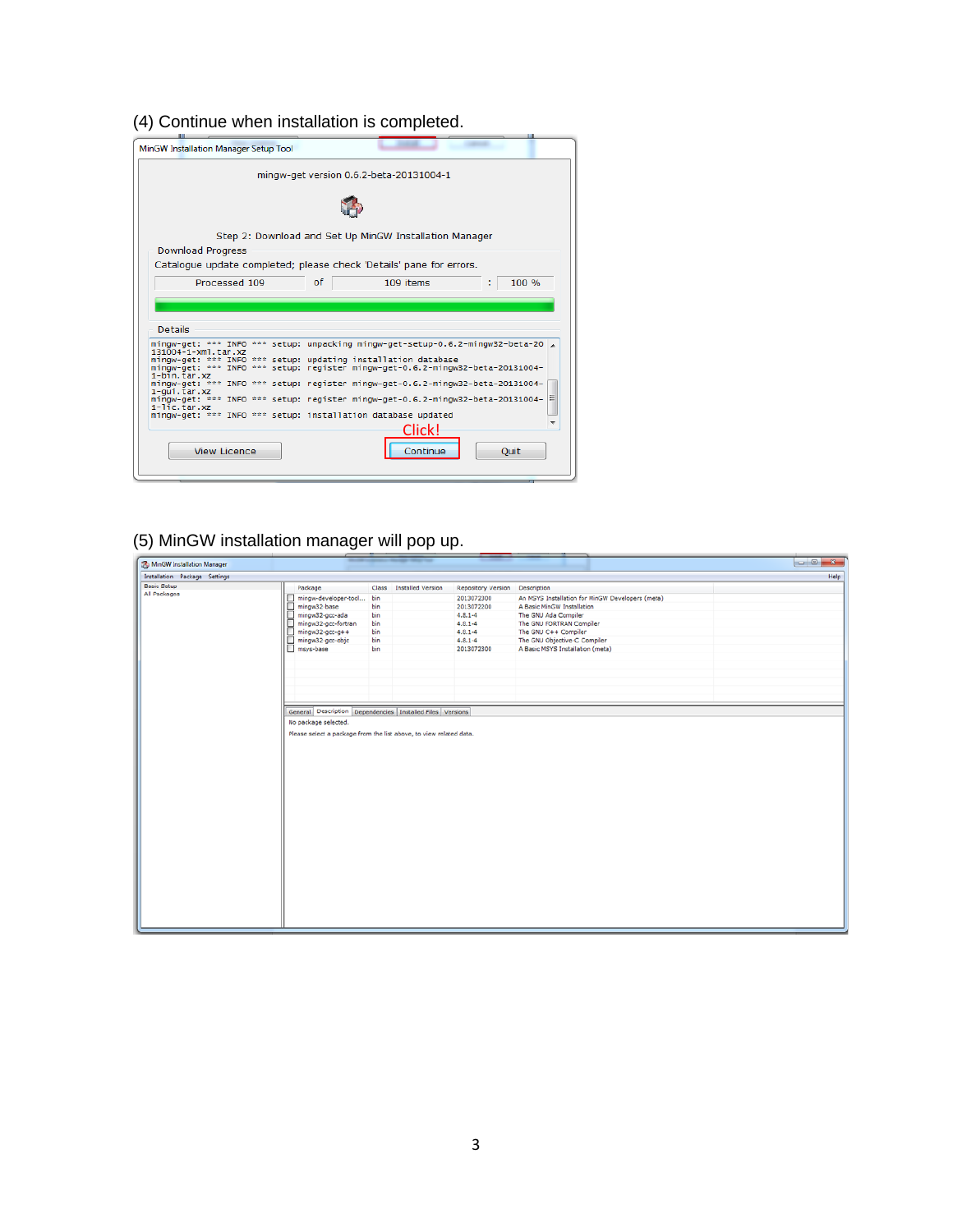- 3. Setup compiler and items in MinGW installation manager. Right click at dialogue box – Choose 'Mark for installation' for necessary items.
	- (1) Basic Setup tab

| MinGW Installation Manager    |                                                                                        |                         |                           |                                                                                                                                                                                                                                                                                                                                                 | $\begin{array}{c c c c} \hline \multicolumn{3}{c }{\multicolumn{3}{c }{\multicolumn{3}{c }{\multicolumn{3}{c }{\multicolumn{3}{c }{\multicolumn{3}{c }{\multicolumn{3}{c }{\multicolumn{3}{c }{\multicolumn{3}{c}}}}}}}} \hline \multicolumn{3}{c }{\hline \multicolumn{3}{c }{\hline \multicolumn{3}{c }{\multicolumn{3}{c }{\multicolumn{3}{c }{\multicolumn{3}{c }{\multicolumn{3}{c }{\multicolumn{3}{c }{\multicolumn{3}{c }{\multicolumn{3}{c }{\multic$<br>$\mathbf{x}$ |
|-------------------------------|----------------------------------------------------------------------------------------|-------------------------|---------------------------|-------------------------------------------------------------------------------------------------------------------------------------------------------------------------------------------------------------------------------------------------------------------------------------------------------------------------------------------------|--------------------------------------------------------------------------------------------------------------------------------------------------------------------------------------------------------------------------------------------------------------------------------------------------------------------------------------------------------------------------------------------------------------------------------------------------------------------------------|
| Installation Package Settings |                                                                                        |                         |                           |                                                                                                                                                                                                                                                                                                                                                 | Help                                                                                                                                                                                                                                                                                                                                                                                                                                                                           |
| <b>Basic Setup</b>            | Package                                                                                | Class Installed Version | <b>Repository Version</b> | Description                                                                                                                                                                                                                                                                                                                                     |                                                                                                                                                                                                                                                                                                                                                                                                                                                                                |
| All Packages                  | now developer tool                                                                     |                         | 2013072300                | An MSYS Installation for MinGW Developers (meta)                                                                                                                                                                                                                                                                                                |                                                                                                                                                                                                                                                                                                                                                                                                                                                                                |
|                               | <b>Unmark</b>                                                                          |                         | 2013072200                | A Basic MinGW Installation                                                                                                                                                                                                                                                                                                                      |                                                                                                                                                                                                                                                                                                                                                                                                                                                                                |
|                               | Mark for Installation                                                                  |                         | $4.8.1 - 4$               | The GNU Ada Compiler                                                                                                                                                                                                                                                                                                                            |                                                                                                                                                                                                                                                                                                                                                                                                                                                                                |
|                               | Mark for Reinstallation                                                                |                         | $4.8.1 - 4$               | The GNU FORTRAN Compiler                                                                                                                                                                                                                                                                                                                        |                                                                                                                                                                                                                                                                                                                                                                                                                                                                                |
|                               |                                                                                        |                         | $4.8.1 - 4$               | The GNU C++ Compiler                                                                                                                                                                                                                                                                                                                            |                                                                                                                                                                                                                                                                                                                                                                                                                                                                                |
|                               | Mark for Upgrade                                                                       |                         | $4.8.1 - 4$               | The GNU Objective-C Compiler                                                                                                                                                                                                                                                                                                                    |                                                                                                                                                                                                                                                                                                                                                                                                                                                                                |
|                               | Mark for Removal                                                                       |                         | 2013072300                | A Basic MSYS Installation (meta)                                                                                                                                                                                                                                                                                                                |                                                                                                                                                                                                                                                                                                                                                                                                                                                                                |
|                               |                                                                                        |                         |                           |                                                                                                                                                                                                                                                                                                                                                 |                                                                                                                                                                                                                                                                                                                                                                                                                                                                                |
|                               |                                                                                        |                         |                           |                                                                                                                                                                                                                                                                                                                                                 |                                                                                                                                                                                                                                                                                                                                                                                                                                                                                |
|                               |                                                                                        |                         |                           |                                                                                                                                                                                                                                                                                                                                                 |                                                                                                                                                                                                                                                                                                                                                                                                                                                                                |
|                               |                                                                                        |                         |                           |                                                                                                                                                                                                                                                                                                                                                 |                                                                                                                                                                                                                                                                                                                                                                                                                                                                                |
|                               |                                                                                        |                         |                           |                                                                                                                                                                                                                                                                                                                                                 |                                                                                                                                                                                                                                                                                                                                                                                                                                                                                |
|                               |                                                                                        |                         |                           |                                                                                                                                                                                                                                                                                                                                                 |                                                                                                                                                                                                                                                                                                                                                                                                                                                                                |
|                               | General Description Dependencies Installed Files Versions                              |                         |                           |                                                                                                                                                                                                                                                                                                                                                 |                                                                                                                                                                                                                                                                                                                                                                                                                                                                                |
|                               | An MSYS Installation for MinGW Developers (meta)                                       |                         |                           |                                                                                                                                                                                                                                                                                                                                                 |                                                                                                                                                                                                                                                                                                                                                                                                                                                                                |
|                               |                                                                                        |                         |                           | This meta package contains the components necessary to create a relatively complete MSYS installation suitable for most MinGW developers' needs. It includes the msys-base system, as well as                                                                                                                                                   |                                                                                                                                                                                                                                                                                                                                                                                                                                                                                |
|                               |                                                                                        |                         |                           | the autotools (autoconf, automake, libtool, gettext, and libiconv) configured for use in maintaining and building native win32 (MinGW) programs. It includes m4, perl, vim, patch, cvs, quile,<br>mktemp, bison, flex, Indir, and other useful command line tools. It also includes networking clients for ssh, rsh, telnet, and ftp protocols. |                                                                                                                                                                                                                                                                                                                                                                                                                                                                                |
|                               |                                                                                        |                         |                           | Note that, for certain esoteric reasons, some of the packages installed by this meta package are MSYS packages, and install, as expected, in the / == /usr directory (that is, into C:\msys\1.0, or                                                                                                                                             |                                                                                                                                                                                                                                                                                                                                                                                                                                                                                |
|                               |                                                                                        |                         |                           | whatever you've chosen as the "root" MSYS path). However, it also includes some MinGW packages: the autotools are technically configured for MinGW, and are installed into the /mingw                                                                                                                                                           |                                                                                                                                                                                                                                                                                                                                                                                                                                                                                |
|                               | directory (that is, into C:\MinGW or whatever you've chosen as the "root" MinGW path). |                         |                           |                                                                                                                                                                                                                                                                                                                                                 |                                                                                                                                                                                                                                                                                                                                                                                                                                                                                |
|                               |                                                                                        |                         |                           |                                                                                                                                                                                                                                                                                                                                                 |                                                                                                                                                                                                                                                                                                                                                                                                                                                                                |
|                               |                                                                                        |                         |                           |                                                                                                                                                                                                                                                                                                                                                 |                                                                                                                                                                                                                                                                                                                                                                                                                                                                                |
|                               |                                                                                        |                         |                           |                                                                                                                                                                                                                                                                                                                                                 |                                                                                                                                                                                                                                                                                                                                                                                                                                                                                |
|                               |                                                                                        |                         |                           |                                                                                                                                                                                                                                                                                                                                                 |                                                                                                                                                                                                                                                                                                                                                                                                                                                                                |
|                               |                                                                                        |                         |                           |                                                                                                                                                                                                                                                                                                                                                 |                                                                                                                                                                                                                                                                                                                                                                                                                                                                                |
|                               |                                                                                        |                         |                           |                                                                                                                                                                                                                                                                                                                                                 |                                                                                                                                                                                                                                                                                                                                                                                                                                                                                |
|                               |                                                                                        |                         |                           |                                                                                                                                                                                                                                                                                                                                                 |                                                                                                                                                                                                                                                                                                                                                                                                                                                                                |
|                               |                                                                                        |                         |                           |                                                                                                                                                                                                                                                                                                                                                 |                                                                                                                                                                                                                                                                                                                                                                                                                                                                                |
|                               |                                                                                        |                         |                           |                                                                                                                                                                                                                                                                                                                                                 |                                                                                                                                                                                                                                                                                                                                                                                                                                                                                |
|                               |                                                                                        |                         |                           |                                                                                                                                                                                                                                                                                                                                                 |                                                                                                                                                                                                                                                                                                                                                                                                                                                                                |
|                               |                                                                                        |                         |                           |                                                                                                                                                                                                                                                                                                                                                 |                                                                                                                                                                                                                                                                                                                                                                                                                                                                                |
|                               |                                                                                        |                         |                           |                                                                                                                                                                                                                                                                                                                                                 |                                                                                                                                                                                                                                                                                                                                                                                                                                                                                |
|                               |                                                                                        |                         |                           |                                                                                                                                                                                                                                                                                                                                                 |                                                                                                                                                                                                                                                                                                                                                                                                                                                                                |
|                               |                                                                                        |                         |                           |                                                                                                                                                                                                                                                                                                                                                 |                                                                                                                                                                                                                                                                                                                                                                                                                                                                                |
|                               |                                                                                        |                         |                           |                                                                                                                                                                                                                                                                                                                                                 |                                                                                                                                                                                                                                                                                                                                                                                                                                                                                |
|                               |                                                                                        |                         |                           |                                                                                                                                                                                                                                                                                                                                                 |                                                                                                                                                                                                                                                                                                                                                                                                                                                                                |
|                               |                                                                                        |                         |                           |                                                                                                                                                                                                                                                                                                                                                 |                                                                                                                                                                                                                                                                                                                                                                                                                                                                                |
|                               |                                                                                        |                         |                           |                                                                                                                                                                                                                                                                                                                                                 |                                                                                                                                                                                                                                                                                                                                                                                                                                                                                |

Mark for installation (check the following boxes):

- mingw-developer-toolkit (bin)
- mingw32-base (bin)
- mingw32-gcc-fortran (bin)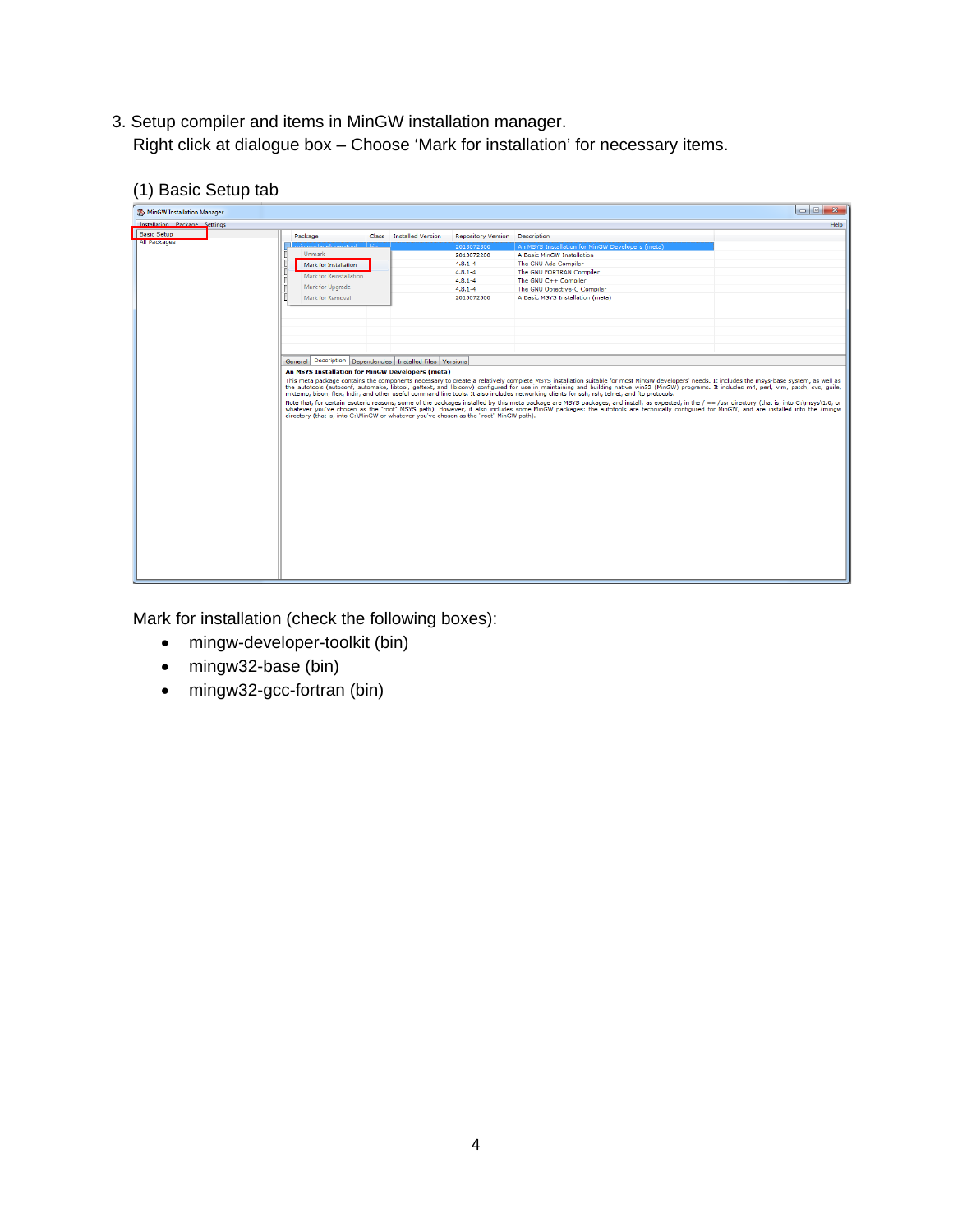### (2) All Packages tab

| MinGW Installation Manager                  |                         |       | <b><i><u>STERN CONTROLLERS</u></i></b>                |                                                       | $\blacksquare$<br>$\mathbf{x}$ |
|---------------------------------------------|-------------------------|-------|-------------------------------------------------------|-------------------------------------------------------|--------------------------------|
| Installation Package Settings               |                         |       |                                                       |                                                       | Help                           |
| <b>Basic Setup</b>                          | Package                 | Class | <b>Installed Version</b><br><b>Repository Version</b> | Description                                           |                                |
| All Packages                                | mingw-developer-toolkit | bin   | 2013072300                                            | An MSYS Installation for MinGW Developers (meta)      |                                |
| <b>analysis</b>                             | mingw32-autoconf        | bin   | $10 - 1$                                              | Wrapper scripts for autoconf commands                 |                                |
| MinGW Base System<br><b>MinGW Libraries</b> | mingw32-autoconf        | lic   | $10 - 1$                                              | Wrapper scripts for autoconf commands                 |                                |
| MinGW Contributed                           | mingw32-autoconf2.1     | bin   | $2.13 - 4$                                            | Automatic Configure Script Builder (2.1x series)      |                                |
| MinGW Autotools                             | mingw32-autoconf2.1     | doc   | $2.13 - 4$                                            | Automatic Configure Script Builder (2.1x series)      |                                |
| <b>MSYS</b>                                 | mingw32-autoconf2.1     | lic   | $2.13 - 4$                                            | Automatic Configure Script Builder (2.1x series)      |                                |
| <b>MSYS Base System</b>                     | mingw32-autoconf2.5     | bin   | $2.68 - 1$                                            | Automatic Configure Script Builder (2.5x/2.6x series) |                                |
| MinGW Developer Toolkit                     | mingw32-autoconf2.5     | doc   | $2.68 - 1$                                            | Automatic Configure Script Builder (2.5x/2.6x series) |                                |
| <b>MSYS System Builder</b>                  | mingw32-autoconf2.5     | lic   | $2.68 - 1$                                            | Automatic Configure Script Builder (2.5x/2.6x series) |                                |
|                                             | mingw32-automake        | bin   | $4 - 1$                                               | Wrapper scripts for automake and aclocal              |                                |
|                                             | mingw32-automake        | lic   | $4 - 1$                                               | Wrapper scripts for automake and aclocal              |                                |
|                                             | mingw32-automake1.10    | bin   | $1.10.2 - 1$                                          | Automatic Makefile Builder (1.10 series)              |                                |
|                                             | mingw32-automake1.10    | doc   | $1.10.2 - 1$                                          | Automatic Makefile Builder (1.10 series)              |                                |
|                                             |                         |       |                                                       |                                                       |                                |
|                                             |                         |       |                                                       |                                                       |                                |

Mark for installation by checking the following boxes:

- mingw32-gcc-fortran (doc)
- mingw32-gcc-fortran (man)
- mingw32-gcc-g++ (bin)

#### (3) Click Installation tab – Apply changes

| MinGW Installation Manager    |                                            |       |                   |                    |                          | $-6$ |
|-------------------------------|--------------------------------------------|-------|-------------------|--------------------|--------------------------|------|
| Installation Package Settings |                                            |       |                   |                    |                          | Help |
| <b>Update Catalogue</b>       | Package                                    | Class | Installed Version | Repository Version | Description              |      |
| Mark All Upgrades             | mingw32-gcc                                | lic.  |                   | $4.8.1 - 4$        | The GNU C Compiler       |      |
| <b>Apply Changes</b>          | mingw32-gcc<br>$\mathcal{D}_{\mathcal{A}}$ | man   |                   | $4.8.1 - 4$        | The GNU C Compiler       |      |
|                               | □<br>mingw32-gcc-ada                       | bin   |                   | $4.8.1 - 4$        | The GNU Ada Compiler     |      |
| $Alt + F4$<br>Quit            | mingw32-gcc-ada                            | dev   |                   | $4.8.1 - 4$        | The GNU Ada Compiler     |      |
| MinGW Autotools               | n<br>mingw32-gcc-ada                       | info  |                   | $4.8.1 - 4$        | The GNU Ada Compiler     |      |
| MSYS                          | mingw32-gcc-fortran                        | bin   |                   | $4.8.1 - 4$        | The GNU FORTRAN Compiler |      |
| MSYS Base System              | mingw32-gcc-fortran                        | dev   |                   | $4.3.1 - 4$        | The GNU FORTRAN Compiler |      |
| MinGW Developer Toolkit       | mingw32-gcc-fortran                        | doc   |                   | $4.8.1 - 4$        | The GNU FORTRAN Compiler |      |
| MSYS System Builder           | mingw32-gcc-fortran                        | info  |                   | $4.8.1 - 4$        | The GNU FORTRAN Compiler |      |
|                               | mingw32-gcc-fortran                        | man.  |                   | $4.8.1 - 4$        | The GNU FORTRAN Compiler |      |
|                               | $mingw32-gcc-g++$                          | bin.  |                   | $4.8.1 - 4$        | The GNU C++ Compiler     |      |
|                               | mingw32-gcc-g++                            | dev   |                   | $4.3.1 - 4$        | The GNU C++ Compiler     |      |
|                               | $m$ ingw32-gcc-g++                         | doc   |                   | $4.8.1 - 4$        | The GNU C++ Compiler     |      |
|                               |                                            |       |                   |                    |                          |      |
|                               |                                            |       |                   |                    |                          |      |
|                               |                                            |       |                   |                    |                          |      |
|                               |                                            |       |                   |                    |                          |      |
|                               |                                            |       |                   |                    |                          |      |
|                               |                                            |       |                   |                    |                          |      |
|                               |                                            |       |                   |                    |                          |      |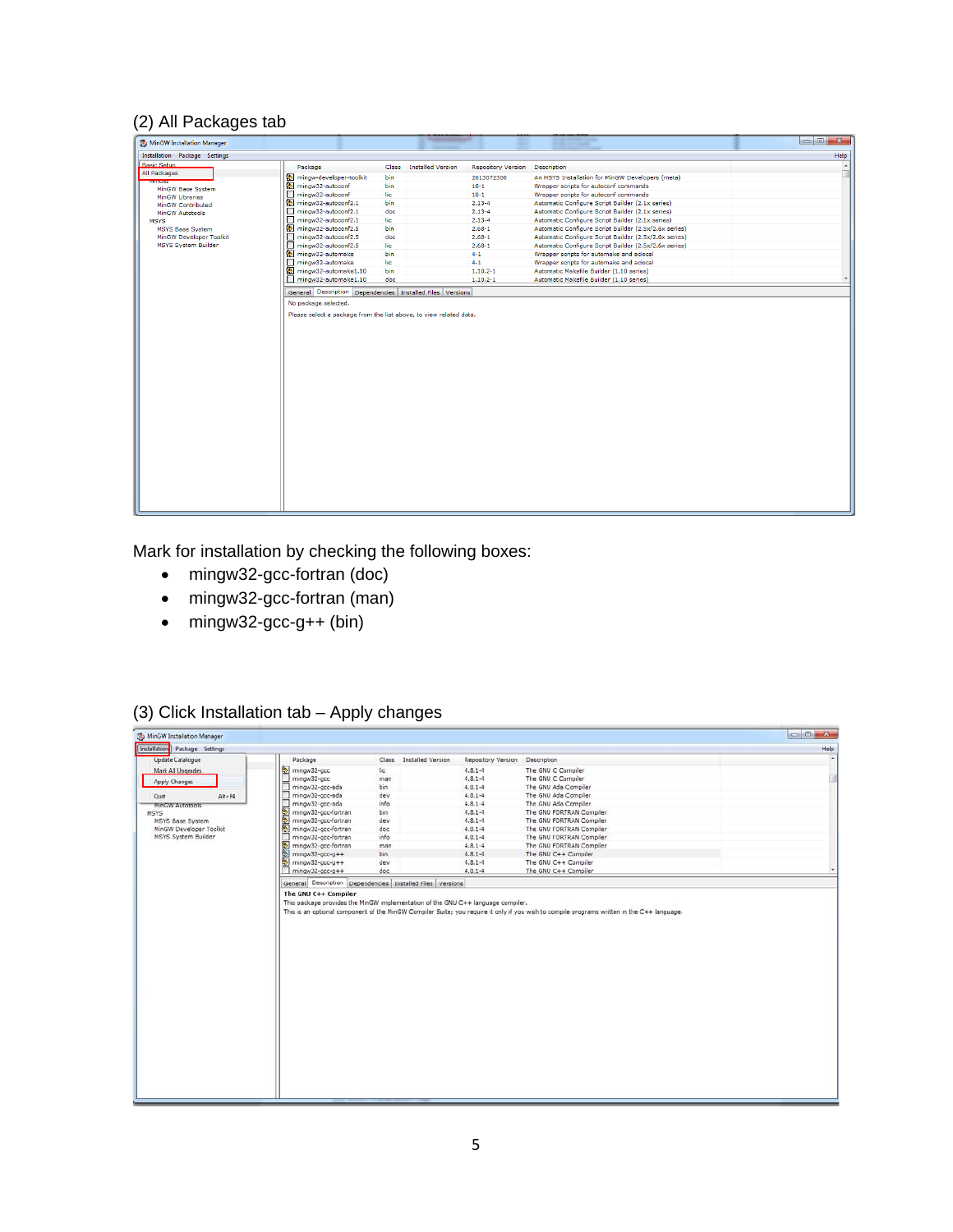## (4) Click 'Apply' when the following dialogue pops up.

| <b>Schedule of Pending Actions</b>                                                                                                                                                                                                                                                                  |                        |                         |
|-----------------------------------------------------------------------------------------------------------------------------------------------------------------------------------------------------------------------------------------------------------------------------------------------------|------------------------|-------------------------|
| Okay to proceed?<br>The package changes itemised below will<br>be implemented when you choose "Apply"                                                                                                                                                                                               | Click!<br><b>Apply</b> | <b>Discard</b><br>Defer |
| 0 installed packages will be removed                                                                                                                                                                                                                                                                |                        |                         |
| 0 installed packages will be upgraded                                                                                                                                                                                                                                                               |                        |                         |
| 114 new/upgraded packages will be installed                                                                                                                                                                                                                                                         |                        |                         |
| msysCORE-1.0.18-1-msys-1.0.18-doc.tar.lzma<br>termcap-0.20050421_1-2-msys-1.0.13-bin.tar.lzma<br>libguile-1.8.7-2-msys-1.0.15-rtm.tar.lzma<br>libregex-1.20090805-2-msys-1.0.13-dll-1.tar.lzma<br>libtermcap-0.20050421_1-2-msys-1.0.13-dll-0.tar.lzma<br>libpopt-1.15-2-msys-1.0.13-dll-0.tar.lzma |                        |                         |
|                                                                                                                                                                                                                                                                                                     |                        |                         |

# (5) Click 'Close' when all changes have been applied.

| Applying Scheduled Changes                                                                                                                                                                                                                                                                                                                                                                                                                                                                                                                                                                                                                                                                                                                                                                                                                                                                                                                                                                                                                                                                                                                                                                                                                                                                                 |        |
|------------------------------------------------------------------------------------------------------------------------------------------------------------------------------------------------------------------------------------------------------------------------------------------------------------------------------------------------------------------------------------------------------------------------------------------------------------------------------------------------------------------------------------------------------------------------------------------------------------------------------------------------------------------------------------------------------------------------------------------------------------------------------------------------------------------------------------------------------------------------------------------------------------------------------------------------------------------------------------------------------------------------------------------------------------------------------------------------------------------------------------------------------------------------------------------------------------------------------------------------------------------------------------------------------------|--------|
| All changes were applied successfully; you may now close this dialogue.                                                                                                                                                                                                                                                                                                                                                                                                                                                                                                                                                                                                                                                                                                                                                                                                                                                                                                                                                                                                                                                                                                                                                                                                                                    | Click! |
| $\Box$ Close dialogue automatically, when activity is complete.                                                                                                                                                                                                                                                                                                                                                                                                                                                                                                                                                                                                                                                                                                                                                                                                                                                                                                                                                                                                                                                                                                                                                                                                                                            | Close  |
| <b>Details</b>                                                                                                                                                                                                                                                                                                                                                                                                                                                                                                                                                                                                                                                                                                                                                                                                                                                                                                                                                                                                                                                                                                                                                                                                                                                                                             |        |
| install: qdb-7.6.1-1-mingw32-bin.tar.lzma<br>installing gdb-7.6.1-1-mingw32-bin.tar.lzma<br>install: make-3.82.90-2-mingw32-cvs-20120902-bin.tar.lzma<br>installing make-3.82.90-2-mingw32-cvs-20120902-bin.tar.lzma<br>install: gcc-core-4.8.1-4-mingw32-lic.tar.lzma<br>installing gcc-core-4.8.1-4-mingw32-lic.tar.lzma<br>install: qcc-core-4.8.1-4-mingw32-bin.tar.lzma<br>installing gcc-core-4.8.1-4-mingw32-bin.tar.lzma<br>install: mingw32-base-2013072200-mingw32-bin.meta<br>installing mingw32-base-2013072200-mingw32-bin.meta<br>install: libgfortran-4.8.1-4-mingw32-dll-3.tar<br>installing libgfortran-4.8.1-4-mingw32-dll-3.tar<br>install: qcc-fortran-4.8.1-4-minqw32-dev.tar.lzma<br>installing gcc-fortran-4.8.1-4-mingw32-dev.tar.lzma<br>install: gcc-fortran-4.8.1-4-mingw32-bin.tar.lzma<br>installing acc-fortran-4.8.1-4-mingw32-bin.tar.lzma<br>install: gcc-fortran-4.8.1-4-mingw32-doc.tar.lzma<br>installing gcc-fortran-4.8.1-4-mingw32-doc.tar.lzma<br>install: gcc-fortran-4.8.1-4-mingw32-man.tar.lzma<br>installing gcc-fortran-4.8.1-4-mingw32-man.tar.lzma<br>install: gcc-c++-4.8.1-4-mingw32-dev.tar.lzma<br>installing gcc-c++-4.8.1-4-mingw32-dev.tar.lzma<br>install: qcc-c++-4.8.1-4-mingw32-bin.tar.lzma<br>installing gcc-c++-4.8.1-4-mingw32-bin.tar.lzma | Ξ      |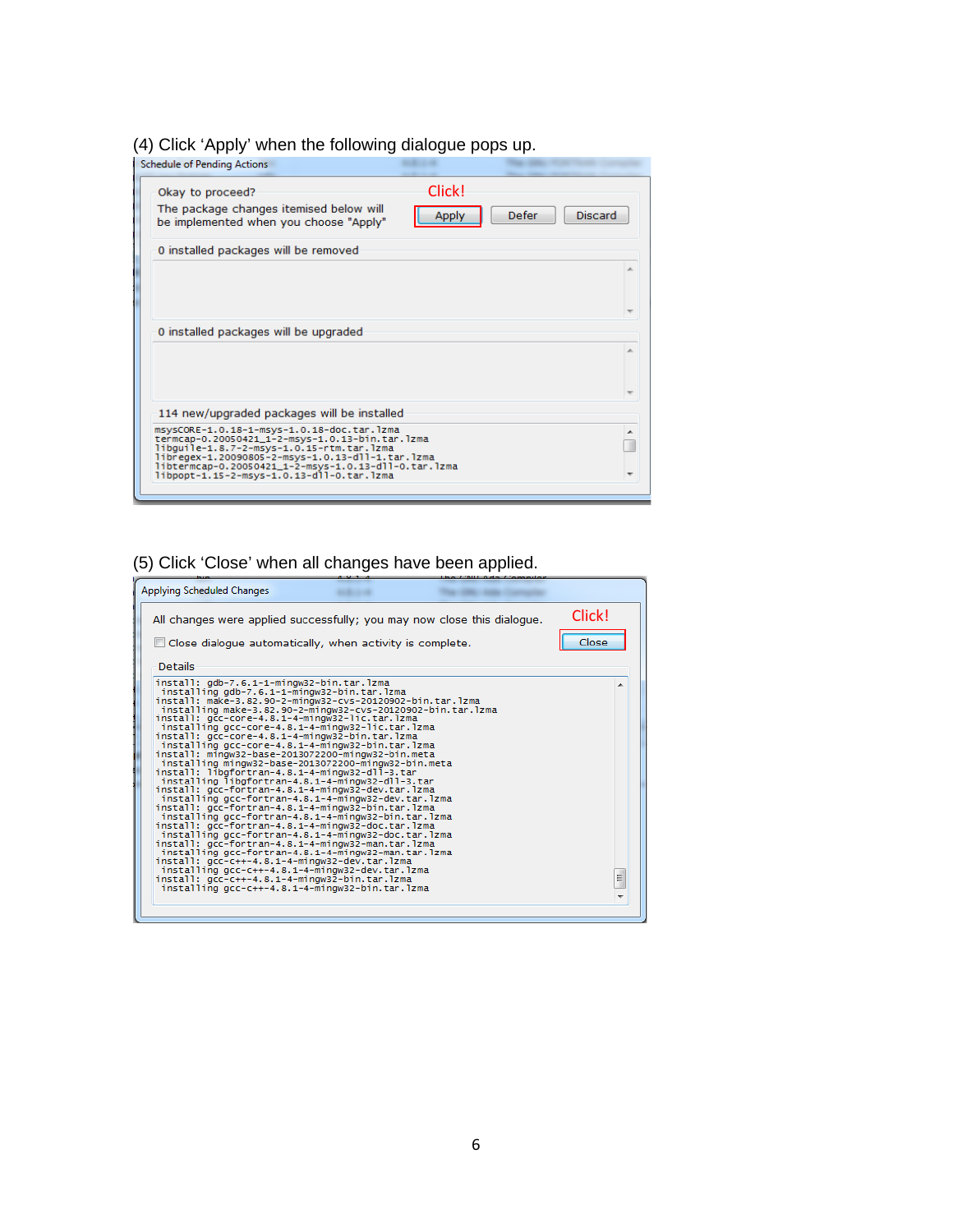#### 4. Setup paths.

Go to Control Panel – System and Security – System – Advanced System Settings

(1) Click 'Environment Variables.'



#### (2) Go to Path and click Edit.

| <b>Environment Variables</b>   | $\mathbf{x}$                            |
|--------------------------------|-----------------------------------------|
| User variables for kyungjaelee |                                         |
| Variable                       | Value                                   |
| <b>TEMP</b>                    | %USERPROFILE%\AppData\Local\Temp        |
| <b>TMP</b>                     | %USERPROFILE%\AppData\Local\Temp        |
|                                | Edit<br>Delete:<br>New                  |
| System variables               |                                         |
|                                |                                         |
| Variable                       | Value                                   |
| Path                           | C:\Program Files\Tecplot\Tecplot 360 E  |
| <b>PATHEXT</b>                 | .COM;.EXE;.BAT;.CMD;.VBS;.VBE;.JS;      |
| PROCESSOR A                    | AMD64                                   |
| PROCESSOR ID                   | Intel64 Family 6 Model 60 Stepping 3, G |
|                                | <b>Delete</b><br>Edit<br>New            |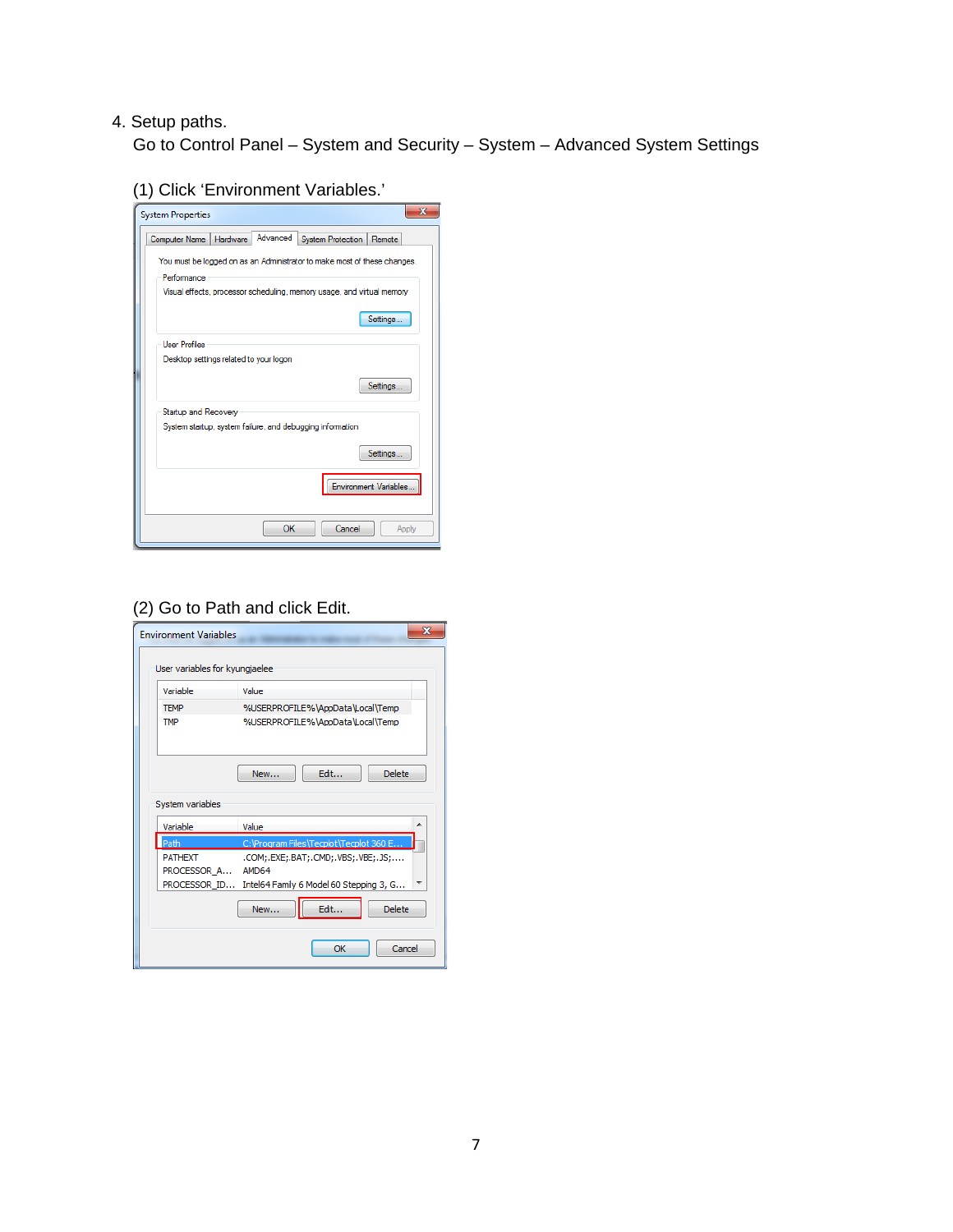(3) Add following two paths.

- C:\MinGW\bin
- C:\MinGW\msys\1.0\bin (This second path can be different in your machine. It should point to where the msys folder is; you may need to search to find where it is.)
- Add a path where the executable file that you want to implement are located.

#### (4) After adding paths, click OK.

| Variable                     | Value                                   |
|------------------------------|-----------------------------------------|
| <b>TEMP</b>                  | %USERPROFILE%\AppData\Local\Temp        |
| <b>TMP</b>                   | %USERPROFILE%\AppData\Local\Temp        |
|                              |                                         |
|                              | Edit<br><b>Delete</b><br>New            |
| System variables<br>Variable | ▴<br>Value                              |
| Path                         | C: \Program Files\Tecplot\Tecplot 360 E |
| <b>PATHEXT</b>               | .COM;.EXE;.BAT;.CMD;.VBS;.VBE;.JS;      |
|                              | AMD64                                   |
| PROCESSOR A<br>PROCESSOR ID  | Intel64 Family 6 Model 60 Stepping 3, G |